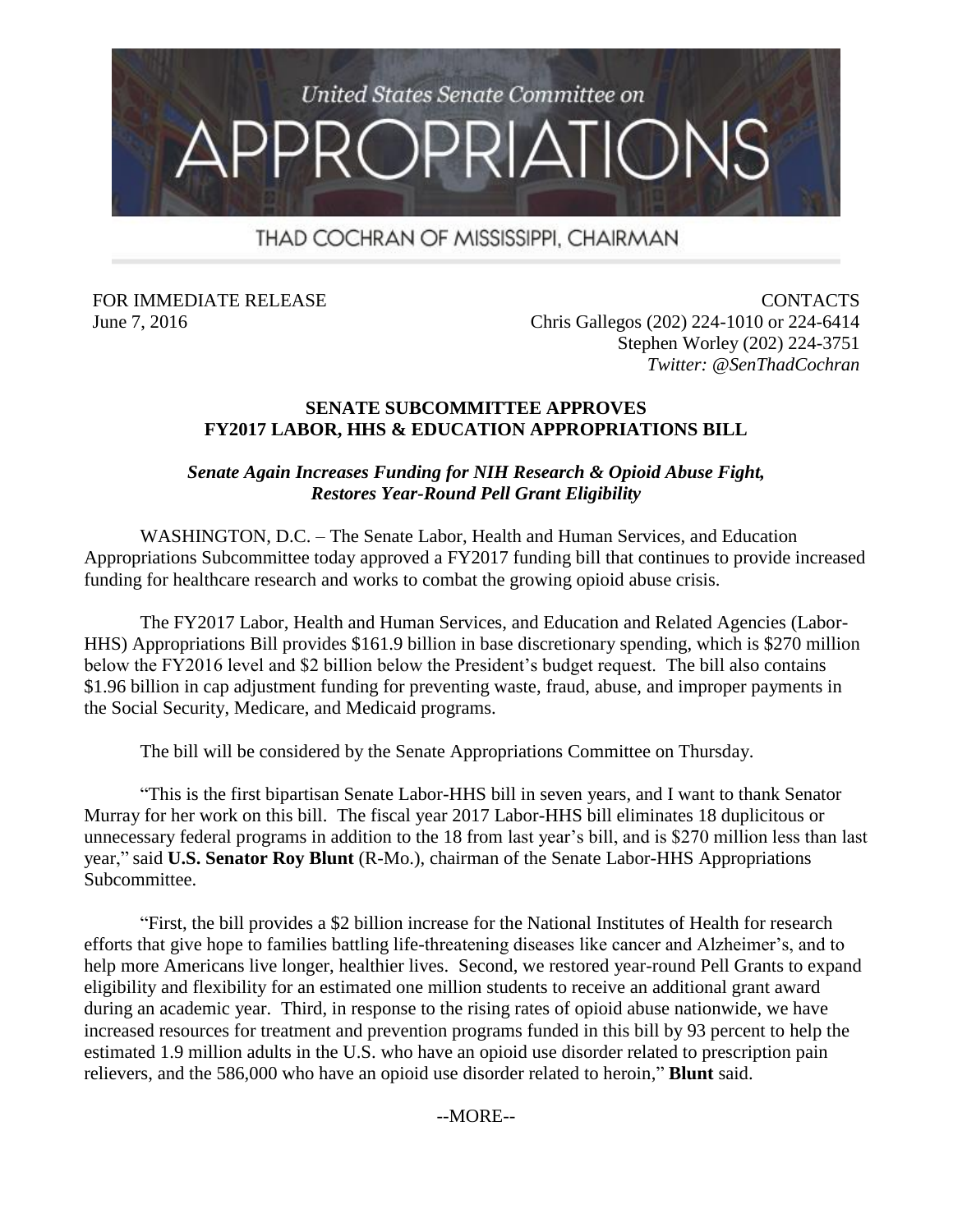#### Page 2 FY2017 Labor, Health and Human Services, and Education Appropriations Bill

As it did in FY2016, the subcommittee provides a \$2 billion increase in FY2017 for the National Institutes of Health to advance research on precision medicine, Alzheimer's disease, the BRAIN Initiative and other ailments. The bill also includes a \$126 million increase over FY2016 funding for programs targeted at fighting opioid abuse.

The Senate bill restores eligibility for year-round Pell Grants, an action that is expected to provide an estimated 1 million students with additional grant funding in the 2017-18 school year. The legislation would also increase funding for Title I for low-income school districts, as well as the Individuals with Disabilities Education Act (IDEA) grant program.

The legislation supports the Labor Department's Job Corps and Veterans Employment Training programs, and continues to support a dedicated training fund established in FY2016 for dislocated workers from coal mines and coal-fired power plants.

The Senate measure continues prohibitions to stop the Obama administration from using discretionary funding to prop up the Risk Corridor program established by the Patient Protection and Affordable Care Act, or Obamacare.

#### **Bill Highlights:**

### **DEPARTMENT OF LABOR**

The bill funds the U.S. Department of Labor at \$12.04 billion, \$134 million below FY2016.

**Job Corps** – \$1.7 billion, a \$21 million increase over FY2016. Taken together, the 126 Job Corps centers in all 50 states, the District of Columbia, and Puerto Rico comprise the nation's largest career technical training and educational program for youth. Increased student safety measures and related support services are a particular focus. Almost 50,000 new student enrollments are expected for FY2016. Approximately 95 percent of Job Corps students successfully attain industry-recognized certifications.

**Veterans Employment Training Programs** – \$274.5 million, an increase of \$3.4 million over FY2016. Veterans Employment and Training funding provides for intensive employment services to veterans and eligible spouses, transitioning service members, wounded warriors, and disabled veterans. An additional \$XXX for the homeless veterans program will help increase program enrollment and provide additional specialized services, such as job training, social services, guidance for substance abuse treatment, transportation, and housing referrals.

**YouthBuild** – \$84.5 million, level with FY2016, to help at-risk high school drop-outs develop skills and knowledge to obtain industry-recognized job credentials, apprenticeships, and employment.

**Governor's Statewide Reserve** – The bill once again allows the full 15 percent state training grant funding reserve for governors to address a variety of state-wide training needs, projects, expanded partnerships, emergency response, and other services as needed throughout their states.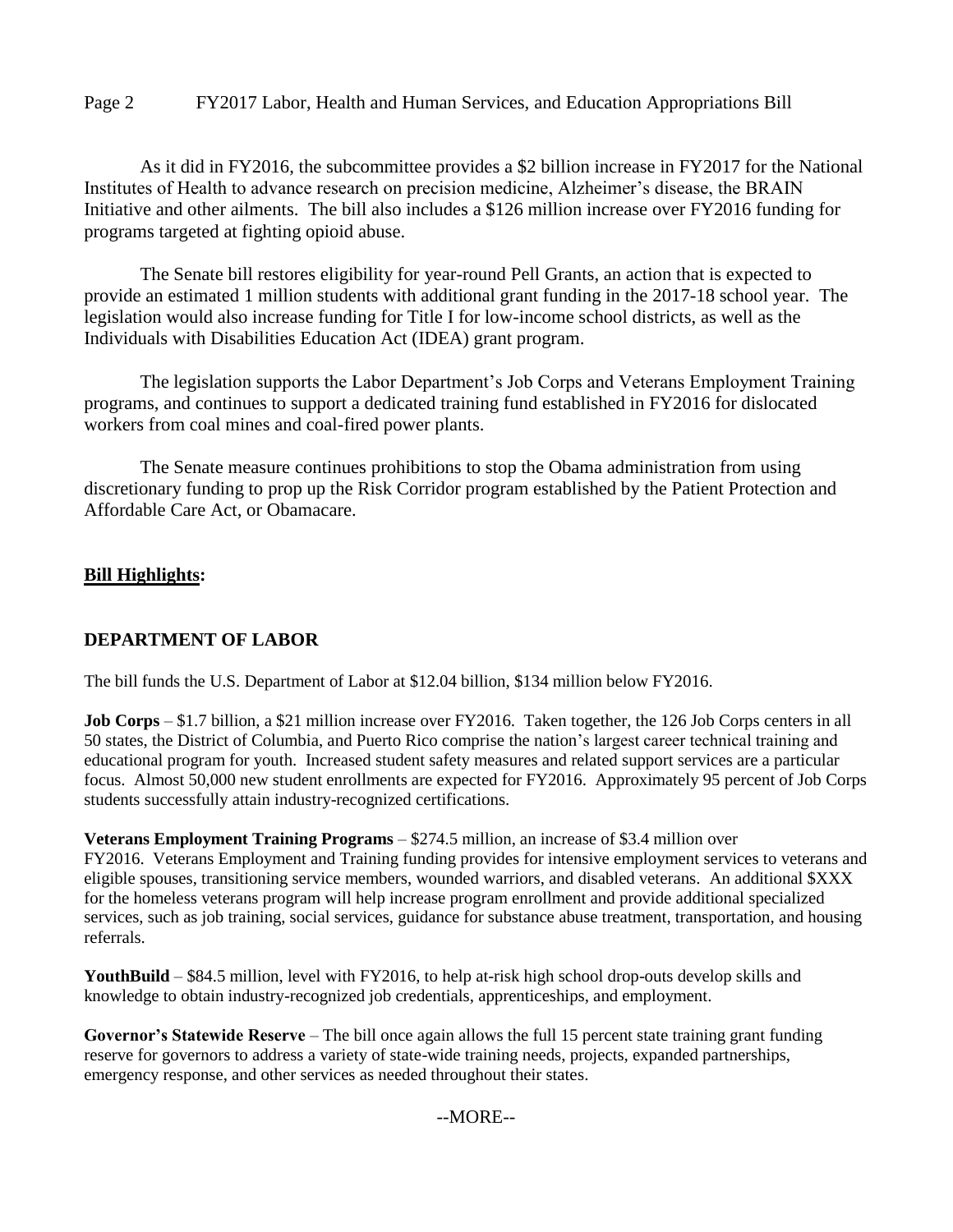Page 3 FY2017 Labor, Health and Human Services, and Education Appropriations Bill

**Occupational Licensing Portability Initiative** – \$8.5 million to support the continuation of a new effort in 2016 to establish a consortium (or multiple consortia) of states to analyze and develop frameworks for reciprocity or other forms of portability for certain occupational licenses. This will help reduce unnecessary barriers to mobility and re-employment for thousands of dislocated workers, transitioning servicemembers, military spouses, and others.

**Coal Set-Aside** – \$19 million to continue a dedicated training fund established last year for dislocated workers in coal mines and coal-fired power plants. The funding will help meet the needs of workers and communities affected by large-scale layoffs from the coal industry.

**Apprenticeship Opportunities** – \$100 million to continue and expand a grant program established in fiscal year 2016 to expand the range and number of apprenticeship opportunities in a wide variety of fields nationwide. A component of the program will also help involve more women and other workers who have not traditionally participated in apprenticeship programs with these skill-development opportunities.

**Blacklisting** – The bill again denies the request to establish an Office of Labor Compliance to implement Executive Order 13673 (also known as the "Blacklisting" initiative). The Office and related activities would have played a central role in a new government-wide initiative to hinder businesses from competing for federal contracts.

**H-2B Foreign Labor Certifications** – The bill provides additional resources for the prompt processing of foreign labor certifications. The bill blocks the most controversial portions of new Department of Labor H-2B visa program and wage regulations, which would inhibit the ability of small and large businesses to expand during temporary periods of peak seasonal demand in industries such as seafood processing, landscaping, hotel and lodging, recreation, and entertainment in cases where insufficient numbers of American workers are available.

**OSHA Enforcement Related to Fertilizer Handling** – The bill prohibits the Occupational Safety and Health Administration (OSHA) from imposing new and costly enforcement regimes on stakeholders without following the full and open regulatory process, including the newly-announced OSHA application of process safety management standards regarding handling of farm fertilizers.

## **DEPARTMENT OF HEALTH AND HUMAN SERVICES**

The agreement funds the U.S. Department of Health and Human Services at \$76.9 billion, a \$1.4 billion increase above FY2016, including cap adjustments.

**National Institutes of Health (NIH)** – \$34 billion, an increase of \$2 billion above FY2016. The bill includes:

- \$300 million for the Precision Medicine Initiative, an increase of \$100 million;
- \$1.39 billion for Alzheimer's disease research, an increase of \$400 million;
- \$250 million, an increase of \$100 million, for the BRAIN Initiative to map the human brain;
- \$333.4 million, an increase of \$12.5 million, for the Institutional Development Award;
- \$463 million, an increase of \$50 million, to Combat Antibiotic Resistant Bacteria;
- \$12.6 million for the Gabriella Miller Kids First Research Act;
- Increases to every Institute and Center to continue investments in innovative research that will advance fundamental knowledge and speed the development of new therapies, diagnostics, and preventive measures to improve the health of all Americans.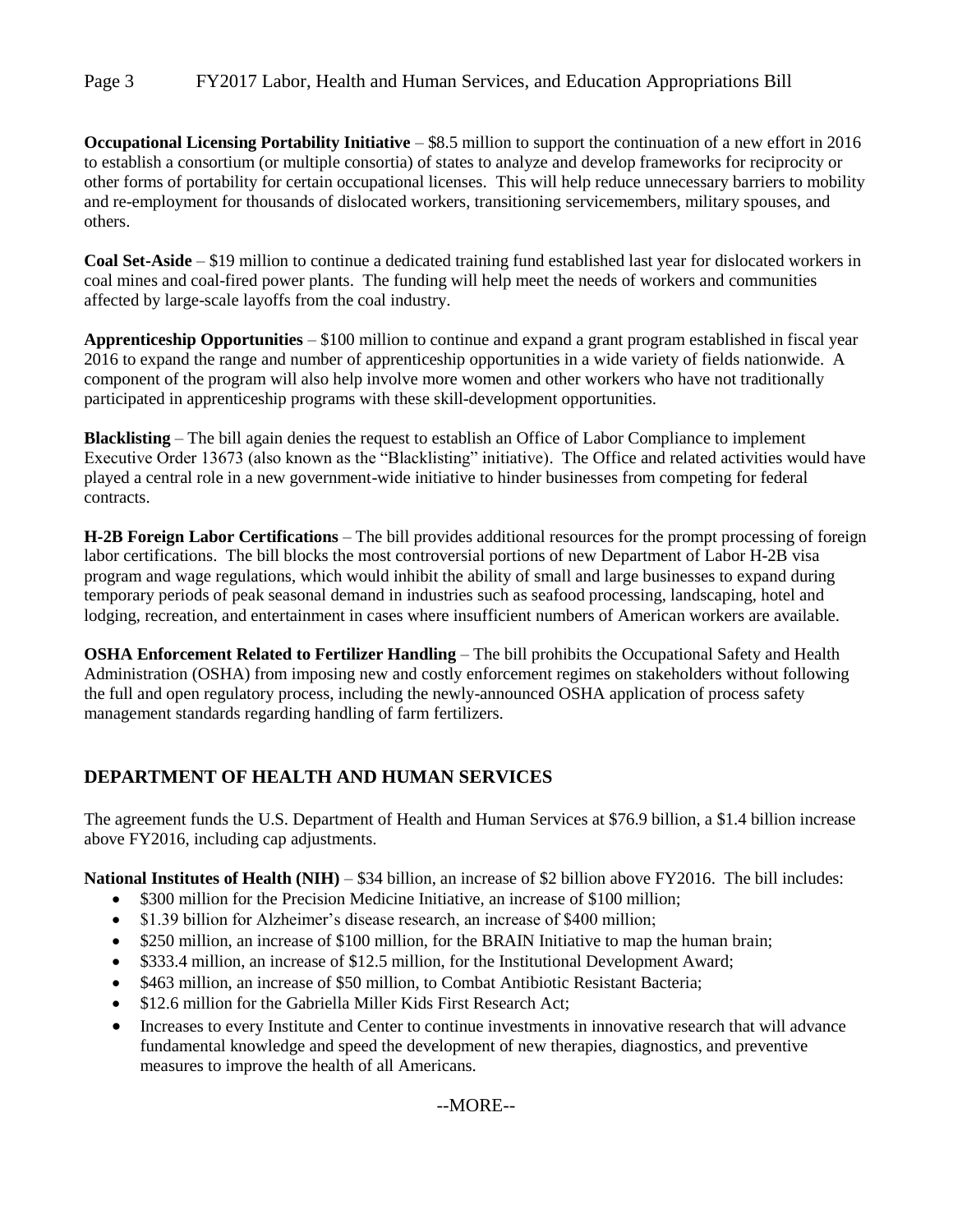**Fighting Opioid Abuse** – \$261 million, an increase of \$126 million or 93 percent, for Centers for Disease Control and Prevention (CDC), Substance Abuse and Mental Health Services Administration (SAMHSA), and Health Resources and Services Administration programs targeted to combat opioid abuse. According to CDC, sales from prescription opioids nearly quadrupled between 1999 and 2014. There has been a corresponding increase in deaths from prescription opioids, claiming more than 165,000 lives.

Specifically, the bill provides a \$28 million increase for CDC Prescription Drug Overdose program, a \$49 million increase to SAMHSA for treatment, prevention, and overdose reversal, and \$50 million for Community Health Center treatment and prevention. Further, the bill continues to provide \$1.9 billion for the Substance Abuse Prevention and Treatment Block Grant, \$94 million in mandatory funds to Community Health Centers, and provides an additional \$52.5 million to the National Institute on Drug Abuse at the NIH.

**Community Health Centers (CHCs)** – \$1.49 billion, level with FY2016. There are more than 9,000 Health Centers nationally, serving 22.9 million patients per year. Health centers advance the preventive and primary care model of coordinated and comprehensive care, coordinating a wide range of medical, dental, behavioral, and social services in communities.

**Obamacare** – The bill does not provide new funding for the Affordable Care Act (ACA), or Obamacare. In addition, several oversight provisions are included in the agreement.

- **Risk Corridor** The bill continues to include a provision requiring the Administration to operate the Risk Corridor program in a budget neutral manner by prohibiting any funds from the Labor-HHS Appropriations Bill to be used as payments for the Risk Corridor program. Last year, insurers paid \$362 million into the Risk Corridor program while submitting \$2.87 billion in claims for Risk Corridor payments. Because of this provision in the FY2016 bill, the Subcommittee was able to save over \$2.5 billion from potentially being transferred out of priority discretionary HHS programs in the Labor-HHS Appropriations Bill to bail out the Risk Corridor program established by the ACA.
- **ACA Congressional Notification** The agreement directs the Centers for Medicare & Medicaid Services to notify the appropriate Congressional committees two business days before any ACA-related data or grant opportunities are released to the public.
- **Health Exchange Transparency** Bill language is included requiring the Administration to publish ACA-related spending by category since its inception.
- **ACA Personnel** Bill language is included requiring the Administration to publish information on the number of employees, contractors, and activities involved in implementing, administering, or enforcing provisions of the ACA.

**Independent Payment Advisory Board (IPAB)** – Funding for IPAB is eliminated. IPAB is a 15 member board of unelected bureaucrats created by the ACA to achieve a reduction in Medicare spending through the only means they have – rationing care.

**Rural Health Care** – \$152.6 million, an increase of \$3 million above FY2016, for rural health programs. The obstacles faced by patients and providers in rural communities are unique and often significantly different than those in urban areas. Therefore, the bill focuses resources toward efforts and programs to help rural communities, such as telehealth.

**Cancer Prevention and Control** – \$356.2 million, level with FY2016. This includes funding for breast, cervical, colorectal, and prostate cancer screening programs, which the Administration proposed to cut by more than \$54 million.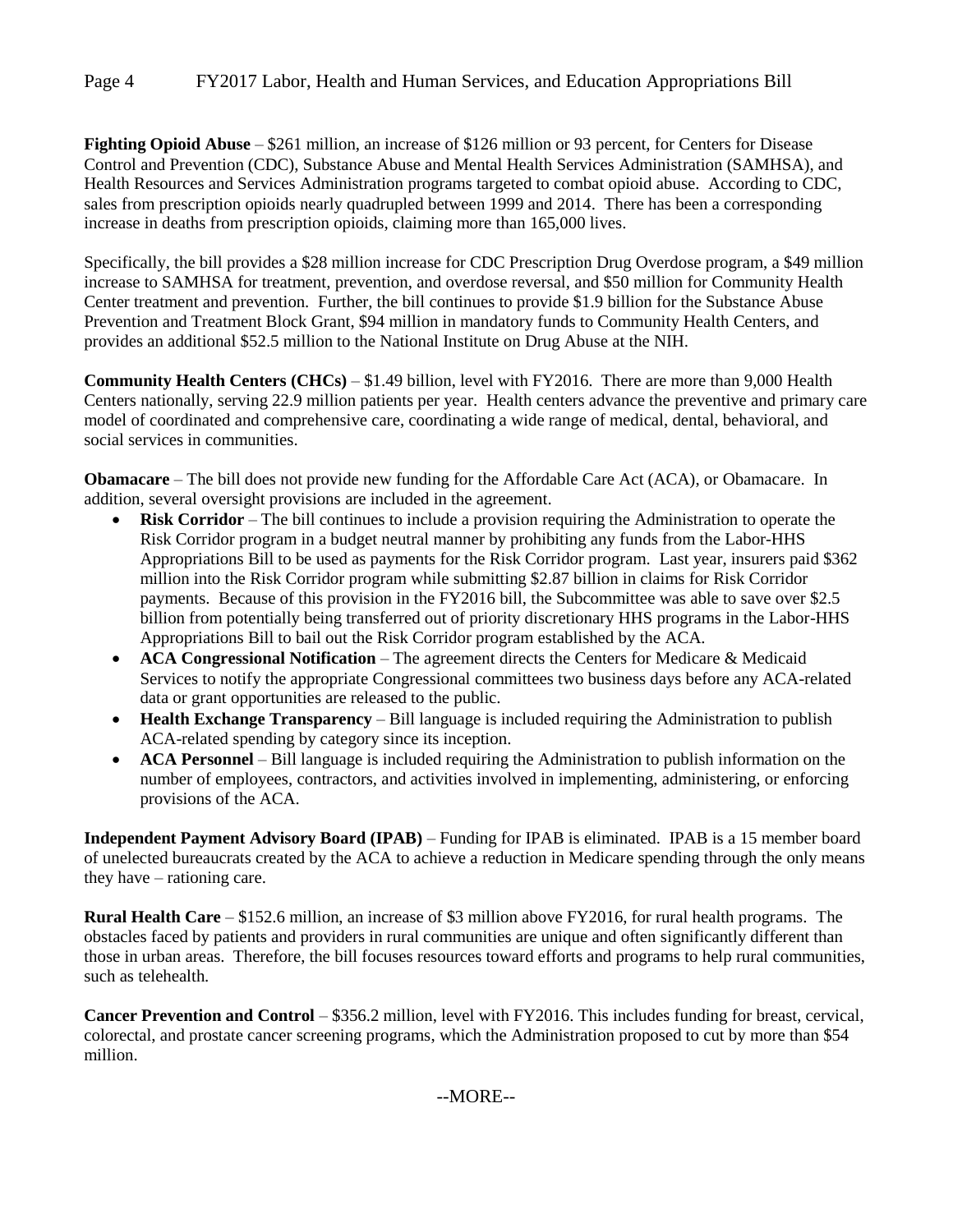**Immunization Program –** \$610.8 million, level with FY2016. The Administration proposed to cut this program by \$50.3 million. Vaccines remain one of the most important and successful public health breakthroughs to prevent death and disability, and this program serves as a safety-net for the uninsured and underinsured populations.

**Children's Hospitals Graduate Medical Education (CHGME)** – \$300 million, an increase of \$5 million above FY2016. The CHGME program protects children's access to high quality medical care by providing freestanding children's hospitals with funding to support the training of pediatric providers.

**Preventive Health and Health Services Block Grant (Prevent Block Grant)** – \$160 million, level with FY2016. The Administration proposed to eliminate this program. The Prevent Block Grant provides flexible funding for States to implement prevention activities according to local health needs.

**Medicare Appeals Process** – \$112.4 million, an increase of \$5 million above FY2016, for the Office of Medicare Hearings and Appeals (OMHA). The number of cases appealed to OMHA has increased 1,000 percent over the past six years. As of the end of 2015, OMHA takes nearly 700 days to close out an existing appeal. A significant portion of this backlog has been driven by appeals related to Recovery Audit Contractors.

**Polio Eradication –** \$174 million, an increase of \$5 million above FY2016. Polio is currently endemic in only three countries: Nigeria, Afghanistan and Pakistan. Nigeria has not reported a case since August 2014 and will be declared polio-free if no cases are reported by August 2017.

**Mental Health –** \$80 million increase above FY2016.The bill provides \$541.5 million, an increase of \$30 million above FY2016, for the Mental Health Block Grant and continues the set-aside for serious mental illness activities at 10 percent. The Block Grants represent the primary sources of mental health funding for state programs. The bill also provides \$50 million within the funding for CHCs to provide mental health services at health centers across the country.

**Child Care and Development Block Grant (CCDBG)** – \$2.8 billion, an increase of \$25 million above FY2016. This funding builds on the consistent funding increases in recent years to help states implement key quality improvement reforms in the CCDBG Act of 2014. These reforms are intended to improve child care health and safety standards, and otherwise improve working families' access to quality child care.

**Head Start** – \$9.2 billion, an increase of \$35 million above FY2016, to help all Head Start program keep up with costs, recruit and retain highly qualified staff, maintain enrollment, and provide high-quality early childhood service for children and families.

**Low Income Home Energy Assistance Program (LIHEAP) –** \$3.39 billion, level with FY2016. LIHEAP provides home heating and cooling assistance for low-income households.

**Public Health Preparedness and Response** – The bill does not include the President's cuts to critical preparedness and response activities and maintains FY2016 levels for these activities:

 **Biomedical Advanced Research and Development Authority (BARDA)** – \$511.7 million. BARDA is responsible for advanced research and development of medical countermeasures for national preparedness efforts.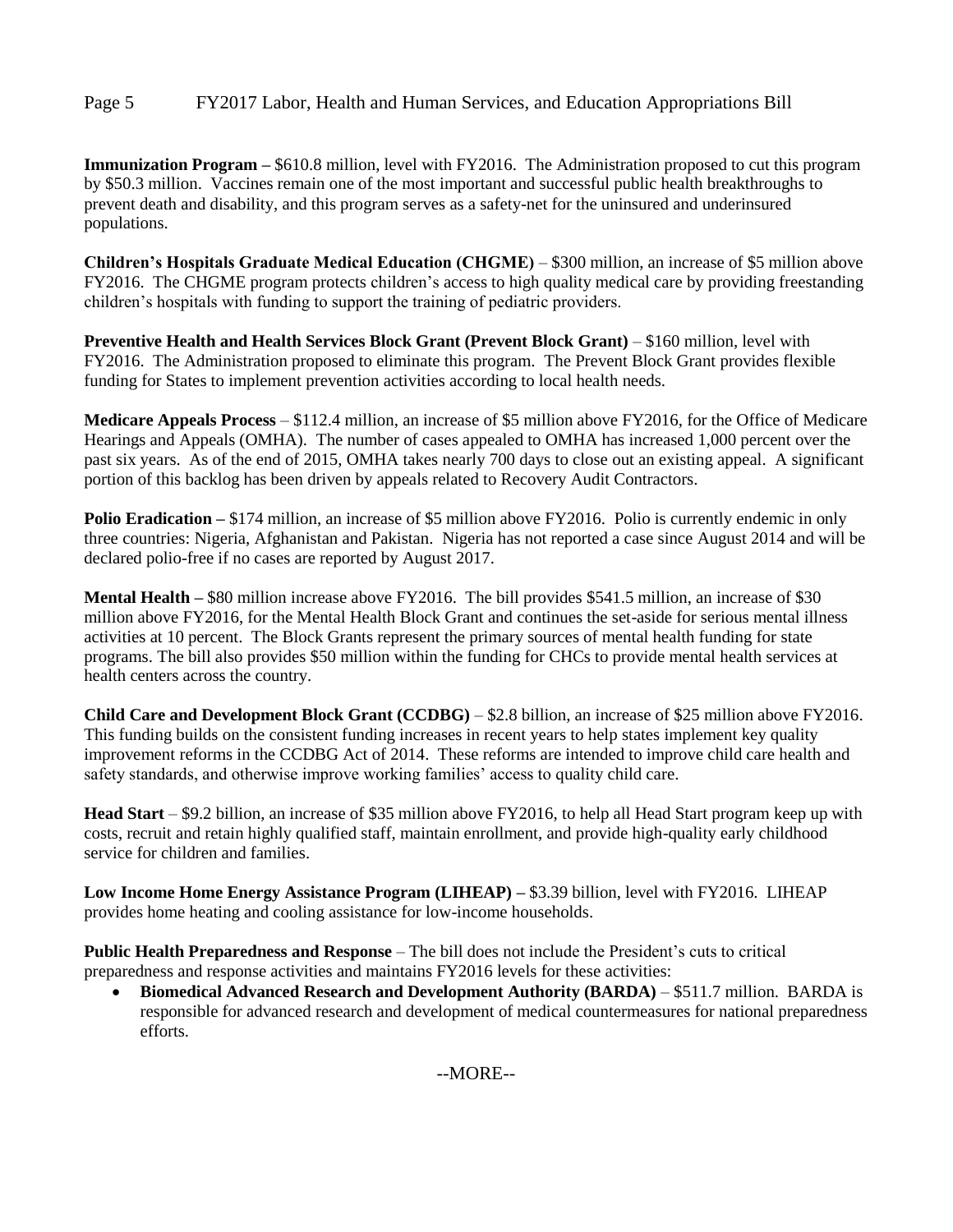### Page 6 FY2017 Labor, Health and Human Services, and Education Appropriations Bill

Public Health Preparedness and Response *continued*

- **Project BioShield –** \$510 million, \$160 million above the President's request, to enhance national preparedness activities by procuring medical countermeasures against chemical, biological, radiological, and nuclear threats.
- **Public Health Emergency Preparedness (PHEP)** \$660 million. PHEP funds allow states prepare, respond, and recover from emerging threats such as natural disasters, disease outbreaks, and chemical, biological, radiological, and nuclear threats.
- **Strategic National Stockpile (SNS) –** \$575 million. CDC maintains and replenishes expiring medical countermeasures in the SNS for national preparedness efforts.

### **DEPARTMENT OF EDUCATION**

The bill funds the U.S. Department of Education at \$67.8 billion, a \$220 million decrease below the comparable FY2016 level. This level does not include funding related to the proposed restoration of year-round Pell grants.

**Pell Grants: Promoting College Completion and Affordability –** The bill restores year-round Pell grants. Expanded eligibility and flexibility in the Pell grant program will allow students who have exhausted their Pell grant award for an academic year, and wish to enroll in additional coursework, to receive a Pell grant for an additional term during the academic year. The maximum benefit these students may receive during a year is capped at 150 percent of the otherwise maximum Pell grant. Currently, full-time students and some part-time students exhaust their full benefit after two semesters. Expanded eligibility will provide an incentive for students to take classes year-round and stay continuously enrolled. It would also help students stay on track for graduation or accelerate completion of their degree program, enter or re-enter the workforce sooner, and graduate with less student debt. This provision is expected to provide an estimated 1 million students an additional Pell grant of, on average, \$1,650 during the 2017-18 school year.

In addition, the bill includes more than sufficient funding to support an increase in the maximum Pell grant from \$5,815 for the 2016-17 school year, to an estimated \$5,935 for the 2017-18 school year.

**Supporting State and Local Flexibility in Elementary and Secondary Education –** The bill supports the implementation of the Every Student Succeeds Act, the reauthorization of the Elementary and Secondary Education Act, that shifts significant responsibility, control, and accountability for schools back to states and local school districts.

- **Title I Grants to Local Education Agencies** \$15.4 billion, a \$500 million increase above FY2016, including consolidation of the School Improvement Grants program. Title I provides basic and flexible funding to low-income school districts that allows states, local school districts, and schools to decide how to best use limited resources to improve student outcomes.
- **Title IV Student Support and Academic Enrichment Grants \$300 million for this new formula** block grant to school districts to help support activities to provide students with a well-rounded education, ensure safe and supportive learning environments, and use technology to improve instruction.This represents a \$22 million increase over the combined FY2016 funding levels for programs consolidated to create this new formula block grant.
- **IDEA Grants to States** \$11.95 billion for grants to states under part B of the IDEA, a \$40 million increase above FY2016, to support special education services for children with disabilities.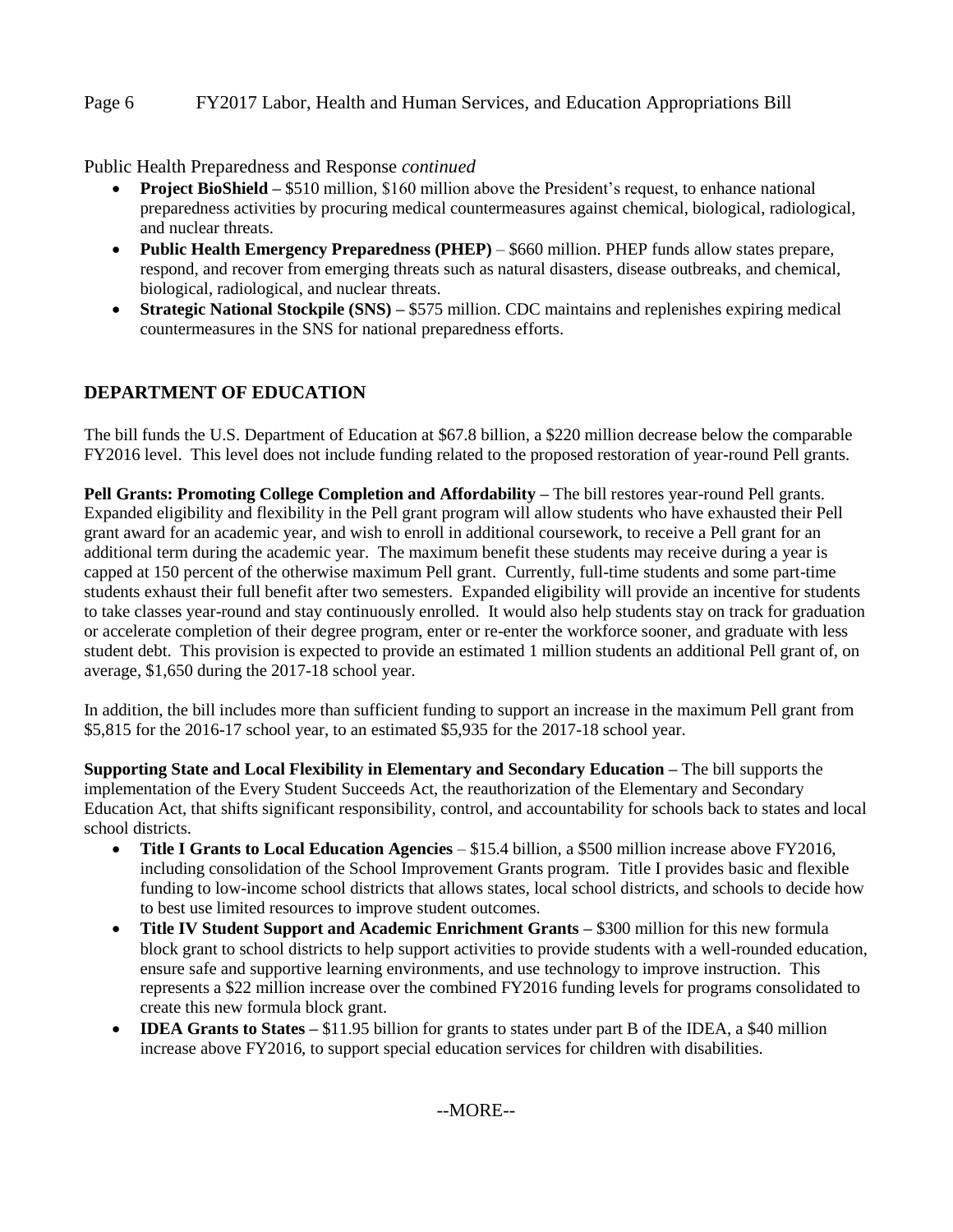### Page 7 FY2017 Labor, Health and Human Services, and Education Appropriations Bill

Supporting State and Local Flexibility in Elementary and Secondary Education *continued*

 **Impact Aid –** \$1.316 billion, an increase of \$10 million above FY2016. Impact Aid provides flexible support to local school districts impacted by the presence of federally-owned land and activities, such as military bases. The bill rejects the Administration's proposed elimination of this federal property program, and instead includes a \$2 million increase for the program.

**Charter Schools –** \$343 million, an increase of \$10 million above FY2016, to support school choice through grants to States and charter management organizations for the start-up, replication, and expansion of high-quality charter schools.

**Promise Neighborhoods** - \$73.2 million, the same as FY2016. The bill includes new language supporting the extension of current high-quality Promise Neighborhoods programs. This program supports the development and implementation of comprehensive neighborhood-based programs designed to combat the effects of poverty and to improve education and life outcomes for children and youth, from birth through college.

**TRIO Programs** – \$900 million, the same as FY2016. TRIO programs provide services to students from disadvantaged backgrounds to help them enter and complete college and postgraduate education.

### **RELATED AGENCIES**

**Institute for Museum and Library Services** – \$231 million, a \$1 million increase above FY2016. This agency supports programs for museums and libraries that encourage innovation, provide life-long learning opportunities, promote cultural and civic engagement, and improve access to a variety of services and information.

**Corporation for Public Broadcasting** – \$445 million for FY2019, level funding with FY2018. An additional \$50 million is provided for the current year (FY2017) to continue the process of upgrading the public broadcasting interconnection system.

**Corporation for National and Community Service** – \$1.03 billion, a decrease of \$65 million. The bill includes \$386 million for AmeriCorps grants and \$202 million for Senior Corps programs, level with FY2016. In addition, the Committee includes expanded resources for state commissions to build the capacity of national and community service programs at the local level.

### **OVERSIGHT AND ACCOUNTABILITY**

**Increasing the Efficiency and Cost Effectiveness of Government** – The bill provides funding for activities aimed at reducing fraud, waste, and abuse of taxpayer dollars, including:

 **Reemployment Services and Eligibility Assessments** –\$115 million is provided to conduct enhanced, in-person assessments to accelerate the reemployment of Unemployment Compensation recipients in order to reduce the duration of their time receiving benefits and the likelihood of exhausting benefit coverage. These actions would also help protect the integrity of the Unemployment Insurance Trust Fund by reducing improper payments. This program has been shown to save \$2.60 for every \$1.00 spent.